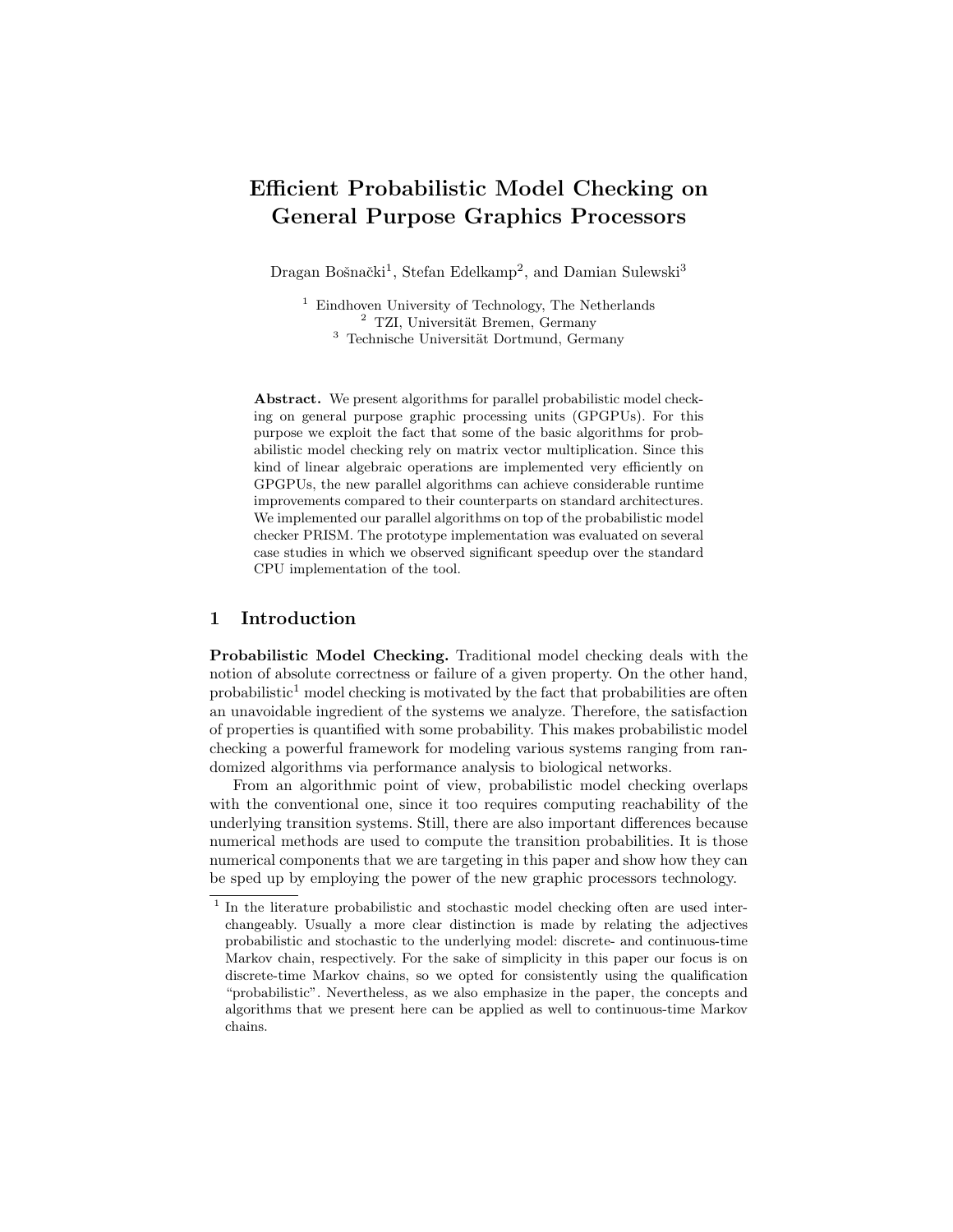Parallel Model Checking. According to [31] less than two years ago a clear majority of the 500 most powerful computers in the world (www.top500.org) were characterized as clusters of computers/processors that work in parallel. Unfortunately, this has not had a major impact on the popularity of parallel computing both in industry and academia. With the emergence of the new parallel hardware technologies, like multi-core processors and general purpose graphics processing units, this situation is changing drastically.

This "parallelism for the masses" certainly offers great opportunities for model checking. Yet, ironically enough, model checking, that was mainly introduced for the verification of highly parallel systems, in the past has mostly relied on sequential algorithms. Parallel model checking algorithms have been designed before (e.g., [33, 30, 8]) and with few exceptions [27, 26] all of them targeted clusters of CPUs. However, this did not have any major impact in practice - besides some recent case studies on a big cluster (DAS-3)[4] none of the widely used model checking tools has a cluster version that preserves its full range of capabilities. In the last several years the things started to change. In [24, 25] the concept of multi-core model checking was introduced, followed by [5]. In the context of large-scale verification, different disk-based algorithms for solving the model checking problem have been published  $[16, 9, 7]$ . In [16], the authors avoid nested depth-first search for accepting cycle detection by reducing the liveness to a safety problem. This I/O-efficient solution was further improved by running directed search and exploiting parallelism. Another disk-based algorithm for LTL model checking [7] avoids the increase in space, but does not operate on-the-fly. The algorithm given in [9] is both on-the-fly and linear in the space requirements wrt. the size of the state space, but its worst-case time complexity is large. Other advances in large-scale LTL model checking exploit Flash media [18, 19].

GPGPU Programming. In the recent years (general purpose) graphics processor units ((GP)GPUs) have become powerful massively parallel systems and they have outgrown their initial application niches in accelerating computer graphics. This has been facilitated by the introduction of new application programming interfaces (APIs) for general computation on GPUs, like CUDA form NVIDIA, Stream SDK from AMD, and Open CL. Applications that exploit GPUs in different domains, like fluid dynamics, protein folding prediction in bioinformatics, Fast Fourier Transforms, and many others, have been developed in the last several years [32]. In model checking, however, GPUs have not had any impact. To the best of our knowledge the only attempt to use model checking on GPUs was by the authors of this paper [15]. They improved large-scale diskbased model checking by shifting complex numerical operations to the graphic card. As delayed elimination of duplicates is the performance bottleneck, the authors performed parallel processing on the GPU to improve the sorting speed significantly. Since existing GPU sorting solutions like Bitonic Sort and Quicksort do not obey any speed-up on state vectors, they propose a refined GPU-based Bucket Sort algorithm. Additionally, they study sorting a compressed state vector and obtain speed-ups for delayed duplicate detection of more than one order of magnitude with a 8800-GTX GPU.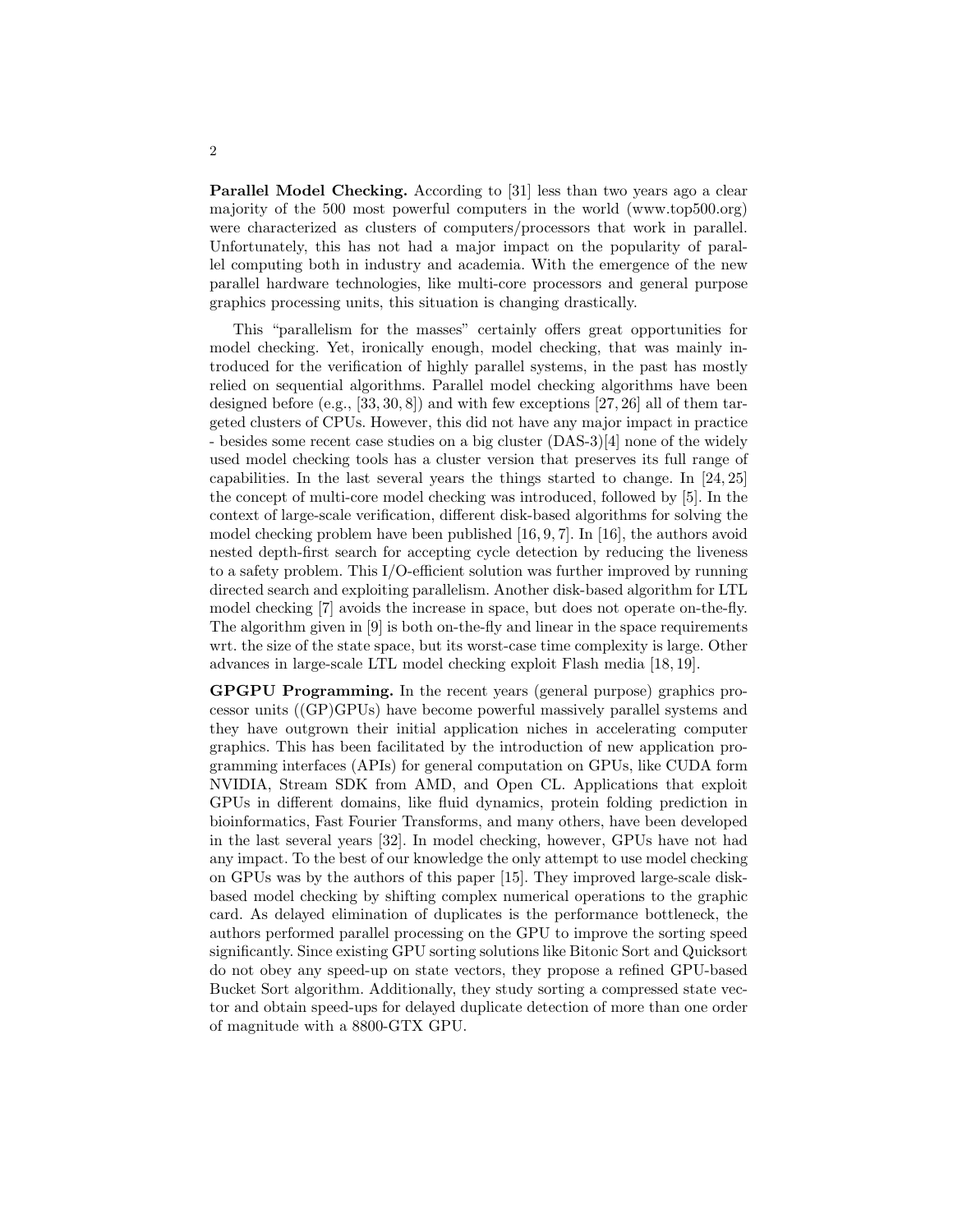Contribution. Traditionally the main bottleneck in practical applications of model checking has been the infamous state space explosion [35] and, as a direct consequence, large requirements in time and space. With the emergence of the new 64-bit processors there is no practical limit to the amount of shared memory that could be addressed. As a result the goals shift towards improving the runtime of the model checking algorithms [25]. In this paper we show that significant runtime gains can be achieved exploiting the power of GPUs in probabilistic model checking. This is because basic algorithms for probabilistic model checking are based on matrix-vector multiplication. These operations lend themselves to very efficient implementation on GPUs. Because of the massive parallelism – a standard commercial video card comprises hundreds of fragment processors – quite impressive speedups with regard to the sequential counterparts of the algorithms are quite common.

We present an algorithm that is a parallel adaptation of the method of Jacobi for matrix-vector product. Jacobi was chosen over other methods that usually outperform it on sequential platforms because of its lower memory requirements and potential to be parallelized because of fewer data dependencies. The algorithm features sparse matrix vector multiplication. It requires a minimal number of copy operations from RAM to GPU and back. We implemented the algorithm on top of the probabilistic model checker PRISM [28]. The prototype implementation was evaluated on several case studies and remarkable speedups (up to factor 18) were achieved compared to the sequential version of the tool.

Related Work. In [11] a distributed algorithm for model checking of Markov chains is presented. The paper focuses on continuous-time Markov chain models and Computational Stochastic Logic. They too use a parallel version of Jacobi's method, which is different from the one presented in this paper. This is reflected in the different memory management (GPUs hierarchical shared memory model vs. the distributed memory model) and in the fact that their algorithm stores part of the state space on external memory (disks). Also, [11] is much more oriented towards increasing the state spaces of the stochastic models, than improving algorithm runtimes, which is our main goal. Maximizing the state space sizes of stochastic models by joining the storages of individual workstations of a cluster is the goal pursuit also in [12]. A significant part of the paper is on implicit representations of the state spaces with a conclusion that, although they can further increase the state space sizes, the runtime remains a bottleneck because of the lack of efficient solutions for the numerical operations.

In [1] a shared memory algorithm is introduced for CTMC construction and numerical steady-state solution. The CTMCs are constructed from generalized stochastic Petri nets. The algorithm for computing steady state probability distribution is an iterative one. Compared to this work, our algorithm is more general as it can be used in CTMCs also to compute transient probabilities.

Another shared memory approach is described in [6]. It targets Markov decision processes, which we do not consider in this paper. As such it differs from our work significantly since the quantitative numerical component of the algorithm reduces to solving systems of linear inequalities, i.e., using linear program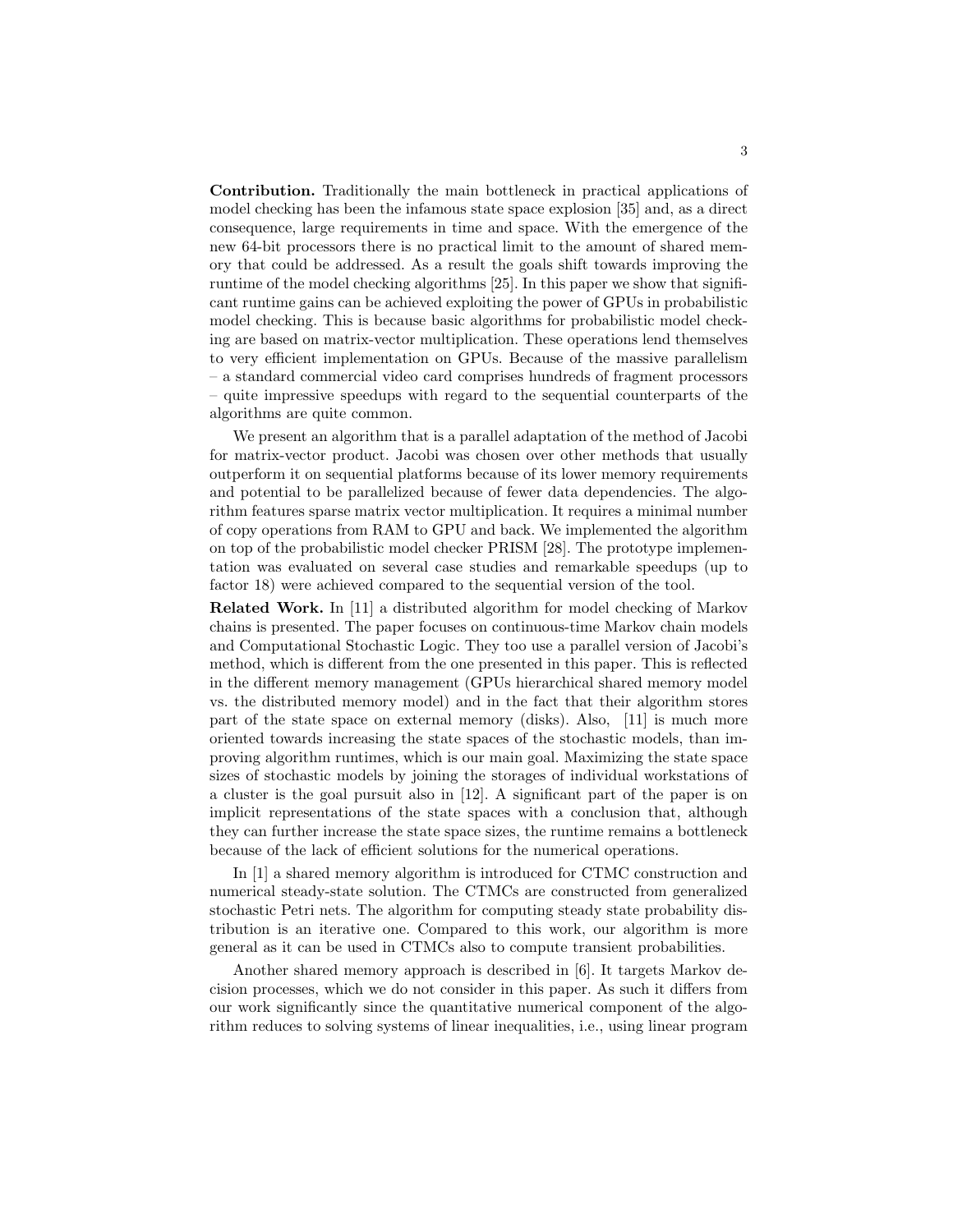solvers. In contrast, large-scale solutions support multiple scans over the search space on disks [17, 13].

Layout. The paper is structured as follows. Section 2 briefly introduces probabilistic model checking. Section 3 describes the architecture, execution model and some challenges of GPU programming. Section 4 presents the algorithm for matrix-vector multiplication as used in the Jacobi iteration method and its port to the GPU. Section 5 evaluates our approach verifying examples shipped with the PRISM source showing significant speedups compared to the current CPU solution. The last section concludes the paper and discusses the results.

## 2 Probabilistic Model Checking

In this section we briefly recall along the lines of [29] the basics of probabilistic model checking for discrete-time Markov chains (DTMCs). More details can be found in, e.g., [29, 2].

Discrete Time Markov Chains. Given a fixed finite set of atomic propositions AP we define a DTMC as follows:

**Definition 1.** A (labeled) DTMC  $D$  is a tuple  $(S, \hat{s}, P, L)$  where

- $S$  is a finite set of states;
- $\hat{s} \in S$  is the initial state;
- $\mathbf{P}: S \times S \rightarrow [0,1]$  is the transition probability matrix where  $\sum_{s' \in S} \mathbf{P}(s, s') = 1$ for all  $s \in S$ ;
- $-L : S \to 2^{\text{AP}}$  is a labeling function which assigns to each state  $s \in S$  the set  $L(s)$  of atomic propositions that are valid in the state.

Each  $P(s, s')$  gives the probability of a transition from s to s'. For each state the sum of the probabilities of the outgoing transitions must be 1. Thus, end states, i.e., states which will normally not have outgoing transitions are modeled by adding self-loops with probability 1.

Probabilistic Computational Tree Logic. Properties of DTMCs can be specified using *Probabilistic Computation Tree Logic (PCTL)* [20], which is a probabilistic extension of CTL.

Definition 2. PCTL has the following syntax:

 $\varPhi ::= {\tt true} \mid a \mid \neg \varPhi \mid \varPhi \land \varPhi \mid P_{\sim p}[\phi] \qquad \qquad \phi ::= {\tt X} \; \varPhi \mid \varPhi \; {\tt U} \overset{< k} {\rightarrow} \varPhi$ where  $a \in AP$ ,  $\sim \in \{ \langle \leq, \leq, \geq \rangle, p \in [0,1], \text{ and } k \in \mathbb{N} \cup \{ \infty \}.$ 

For the sake of presentation, in the above definition we use both state formulae  $\Phi$  and path formulae  $\phi$ , which are interpreted on states and paths, respectively, of a given DTMC D. However, the properties are specified exclusively as state formulae. Path formulae have only an auxiliary role and they occur as a parameter in state formulae of the form  $P_{\sim p}[\phi]$ . Intuitively,  $P_{\sim p}[\phi]$  is satisfied in some state  $s$  of  $D$ , if the probability of choosing a path that begins in  $s$  and

4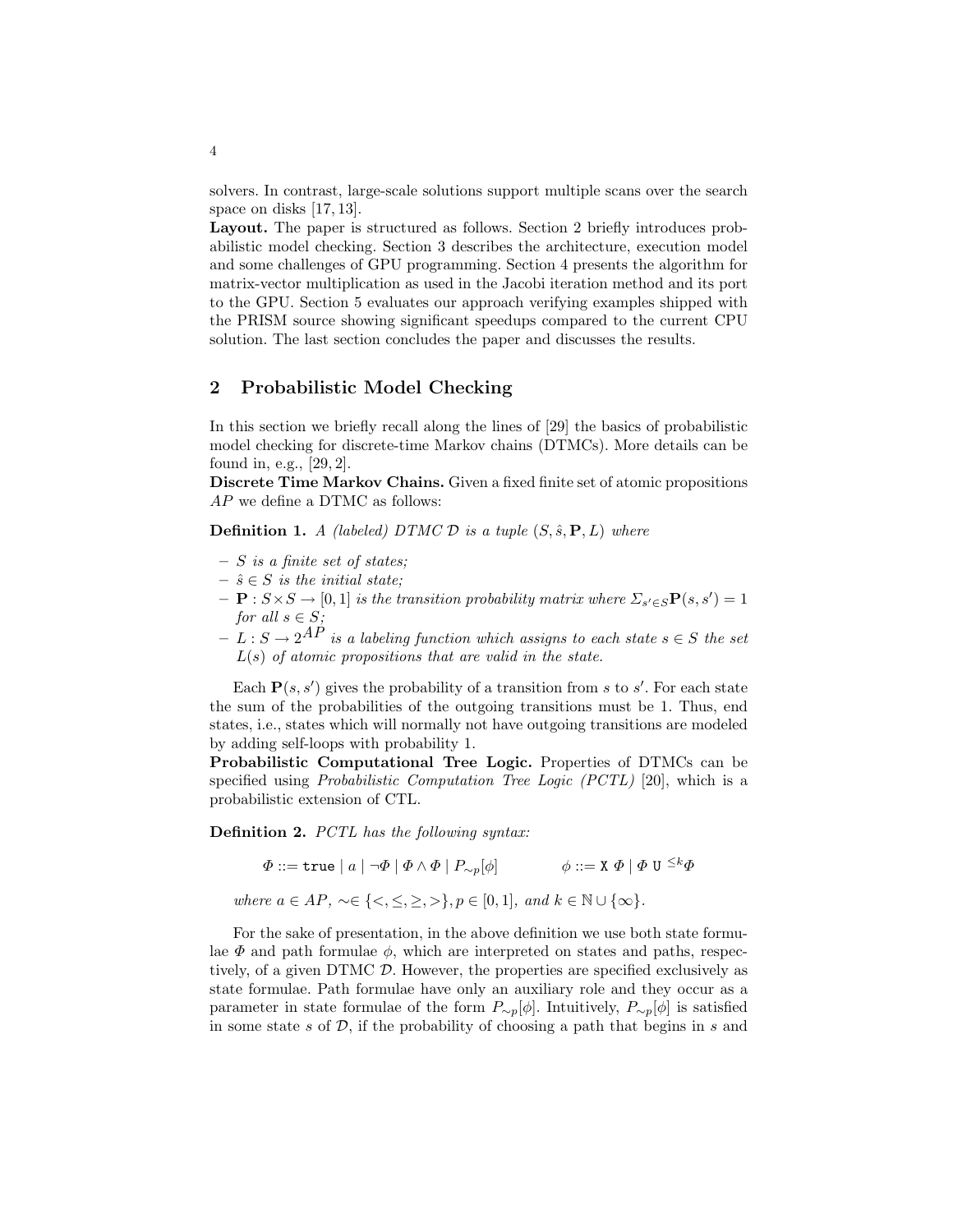satisfies  $\phi$  is within the range given by  $\sim p$ . To formally define the satisfaction of the path formulae one defines a probability measure, which is beyond the scope of this paper. (For example, see [29] for more detailed information.) Informally, this measure captures the probability of taking a given finite path in the DTMC, which is calculated as the product of the probabilities of individual transitions of this path.

The intuitive meaning of the path operators is analogous to the ones in standard temporal logics. The formula  $X \Phi$  is true if  $\Phi$  is satisfied in the next state of the path. The bounded until formula  $\Phi \,\mathsf{U} \leq^k \Psi$  is satisfied if  $\Psi$  is satisfied in one of the next k steps and  $\Phi$  holds until this happens. For  $k = \infty$  one obtains the unbounded until. In this case we omit the superscript and write  $\Phi \cup \Psi$ . The interpretation of unbounded until is the standard one.

Algorithms for Model Checking PCTL. Given a labeled DTMC  $\mathcal{D} =$  $(S, \hat{s}, P, L)$  and a PCTL formula  $\Phi$ , usually we are interested whether the initial state of  $D$  satisfies  $\Phi$ . Nevertheless, the algorithm works by checking the satisfaction of  $\Phi$  for each state in S. The output of the algorithm is  $Sat(\Phi)$ , the set of all states that satisfy  $\Phi$ .

The algorithm starts by first constructing the parse tree of the PCTL formula  $\Phi$ . The root of the tree is labeled with  $\Phi$  and each other node is labeled by a subformula of  $\Phi$ . The leaves are labeled with true or an atomic proposition. Starting with the leaves, in a recursive bottom-up manner for each node  $n$  of the tree the set of states is computed that satisfies the subformula that labels  $n$ . When we arrive at the root we can determine  $Sat(\Phi)$ .

Except for the path formulae the model checking of PCTL formulae is actually the same as for their counterparts in CTL and as such quite straightforward to implement. In this paper we concentrate on the path formulae. They are the most computationally demanding part of the model checking algorithm and as such they are the targets of our improvement via GPU algorithms.

To give a general flavor of the path formulae, we give a briefly consider the algorithm for the formulae of the form  $P[\Phi \cup \leq^k \Psi]$ , where  $k = \infty$ . This case boils down to finding the least solution of the linear equation system:

$$
\mathbf{W}(s, \Phi \cup \Psi) = \begin{cases} 1 & \text{if } s \in Sat(\Psi) \\ 0 & \text{if } s \in Sat(\neg \Psi \land \neg \Psi) \\ \Sigma_{s' \in S} \mathbf{P}(s, s') \cdot \mathbf{W}(s', \Phi \cup \Psi) & \text{otherwise} \end{cases}
$$

where  $\mathbf{W}(\Phi \cup \Psi)$  is the resulting vector of probabilities indexed by the states in S. The states in which the formula is satisfied with probabilities 1 and 0 are singled out. For each other state the probabilities are computed via the corresponding probabilities of the neighboring states. Before solving the system, the algorithm employs some optimizations by precomputing the states that satisfy the formula with probability 0 or 1. The (simplified) system linear equations can be solved using iterative methods that comprise matrix-vector multiplication. One such method is the one by Jacobi, which is also one of the methods that PRISM uses and which we describe in more detail in Section 4. We choose Jacobi's method over methods that on sequential architectures usually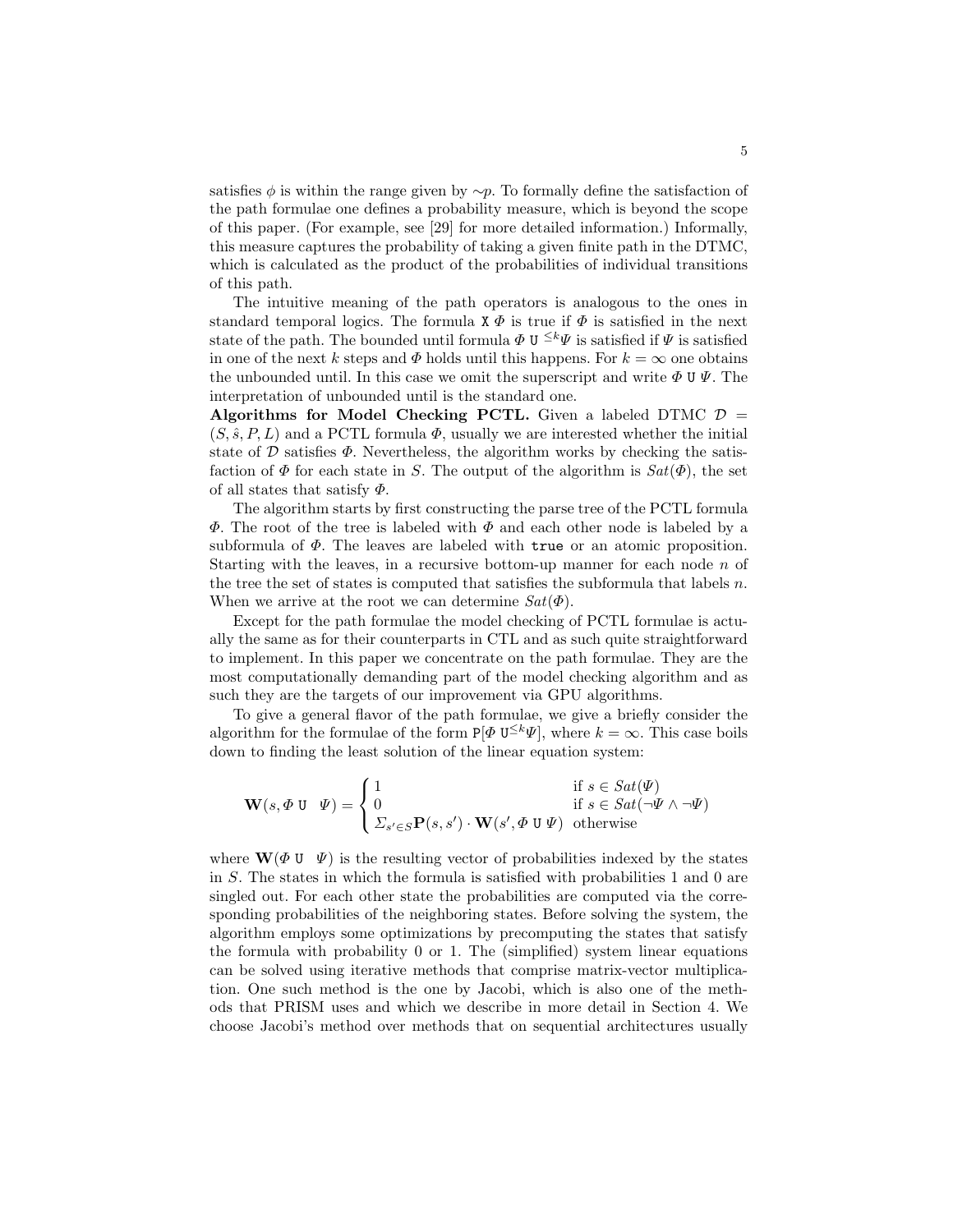perform better. This is because Jacobi has certain advantages in the parallel programming context. For instance, it has lower memory consumption compared to the Krylov subspace methods and less data dependencies than the Gauss-Seidel method, which makes ti easier to parallelize [11].

The algorithms for the next operator and bounded until boil down to a single matrix-vector product and a sequence of such products, respectively. Therefore they can also be resolved by using Jacobi's method.

PCTL can be extended with various rewards (costs) operators that we do not give here. The algorithms for those operators can also be reduced to matrixvector multiplication [29].

Model checking of a PCTL formula  $\Phi$  on DTMC D is linear in  $|\Phi|$ , the size of the formula, and polynomial in  $|S|$ , the number of states of the DTMC. The most expensive are the operators for unbounded until and also the rewards operators which too boil down to solving system linear equations of size at most |S|. The complexity is also linear in  $k_{max}$ , the maximal value of the bounds k in the bounded until formulae (which also occurs in some of the costs operators). However, usually this value is much smaller than  $|S|$ . Thus, the main runtime bottleneck of the probabilistic model checking algorithms remain the linear algebraic operations. Their share of the total runtime of the algorithms increases with  $|S|$ . So, for real world problems, that tend to have large state spaces, this dependence is even more critical. In the sequel we show how by using parallel versions of the algorithms on GPU, one can obtain substantial speedups of more than one order of magnitude compared to the original sequential algorithms.

Beyond Discrete Time Markov Chains. Matrix-vector product is also in the core of model checking continuous-time Markov chains, i.e., the corresponding Computational Stochastic Logic (CSL) [29, 3, 11]. For instance, the next operator of CSL can be checked with in the same way like its PCTL counterpart. Both algorithms for steady state and transient probabilities boil down to matrix-vector multiplication. On this operation hinge also various extensions of CSL with costs. Thus, the parallel version of the Jacobi algorithm that we present in the sequel, can be used also for stochastic models, i.e., models based on CTMCs.

# 3 GPU Programming

A considerable part of the challenges that arise in model checking algorithms for GPUs is due to the specific architectural differences between GPUs and CPUs and the restrictions on the programs that can run on GPUs. Therefore, before describing our approach in more detail, we give an overview of the GPU architecture and the Compute Unified Device Architecture (CUDA) programming model by the manufacturer NVIDIA [14] along the lines of [10].

Modern GPUs are no longer dedicated only to graphics applications. Instead a GPU can be seen as a general purpose multi-threaded massively data parallel co-processor. Harnessing the power of GPUs is facilitated by the new APIs for general computation on GPUs.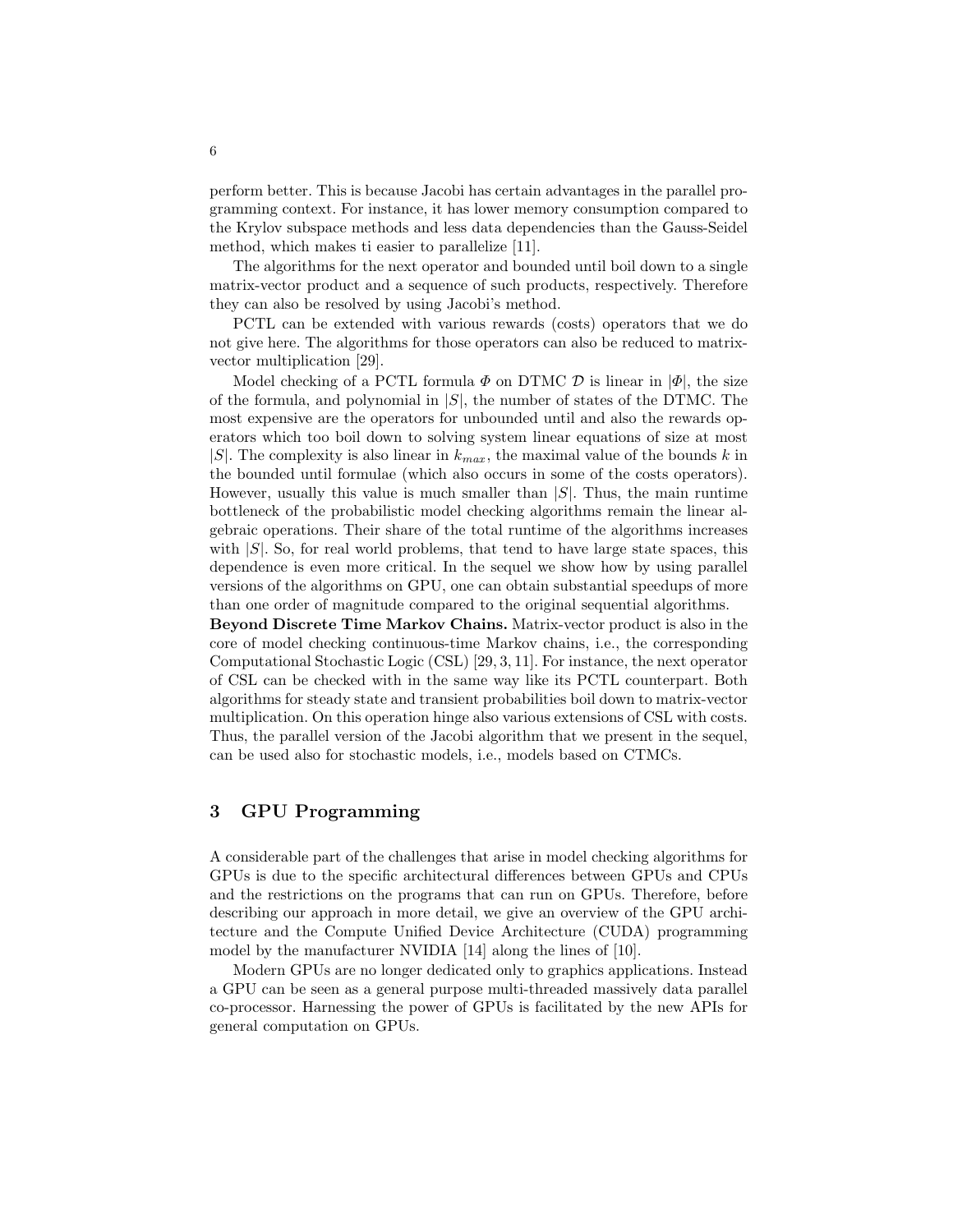CUDA is an interface by NVIDIA which is used to program GPUs. CUDA programs are basically extended C programs. To this end CUDA features extensions like: special declarations to explicitly place variables in some of the memories (e.g., shared, global, local), predefined keywords (variables) containing the block and thread IDs, synchronization statements for cooperation between threads, runtime API for memory management (allocation, deallocation), and statements to launch functions on GPU.

CUDA Programming Model. A CUDA program consists of a host program which runs on the CPU and a set of CUDA kernels. The kernels, which are the parallel parts of the program, are launched on the GPU device from the host program, which comprises the sequential parts. The CUDA kernel is a parallel kernel that is executed on a set of threads. Each thread of the kernel executes the same code. Threads of a kernel are grouped in blocks. Each thread block of the grid is uniquely identified by its block ID and analogously each thread is uniquely identified by its thread ID within its block. The dimensions of the thread and the thread block are specified at the time of launching the kernel. The grid can be one- or two-dimensional and the blocks are at most three-dimensional..

CUDA Memory Model. Threads have access to different kind of memories. Each thread has its own on-chip registers and off-cheap local memory, which is quite slow. Threads within a block cooperate via shared memory which is oncheap and very fast. If more than one block are executed in parallel then the shared memory is equally split between them. All blocks have access to the device memory which is large (up to 4GB), but slow since, like the local memory, it is not cached. The host has read and write access to the global memory (Video RAM, or VRAM), but cannot access the other memories (registers, local, shared). Thus, as such, global memory is used for communication between the host and the kernel. Besides the memory communication, threads within a block can cooperate via light-weight synchronization barriers.

GPU Architecture. The architecture of GPU features a set of multiprocessors units called streaming multiprocessors (SMs). Each of those contains a set of processor cores called streaming processors (SPs). The NVIDIA GeForce GTX280 has 30 SMs each consisting of 8 SPs, which gives in total 240 SPs.

CUDA Excution Model. Each block is mapped to one multiprocessor whereas each multiprocessor can execute several blocks. The logical kernel architecture allows flexibility to the GPU to schedule the blocks of the kernel depending of the concrete hardware architecture in an optimal and for the user completely transparent way. Each multiprocessor performs computations in SIMT (Single Instruction Multiple Threads) manner, which means that each thread is executed independently with its own instruction address and local state (registers and local memory). Threads are executed by the SPs and thread blocks are executed on the SMs. Each block is assigned to the same processor throughout the execution, i.e., it does not migrate. The number of blocks that can be physically executed in parallel on the same multiprocessor is limited by the number of registers and the amount of shared memory. Only one kernel at a time is executed per GPU.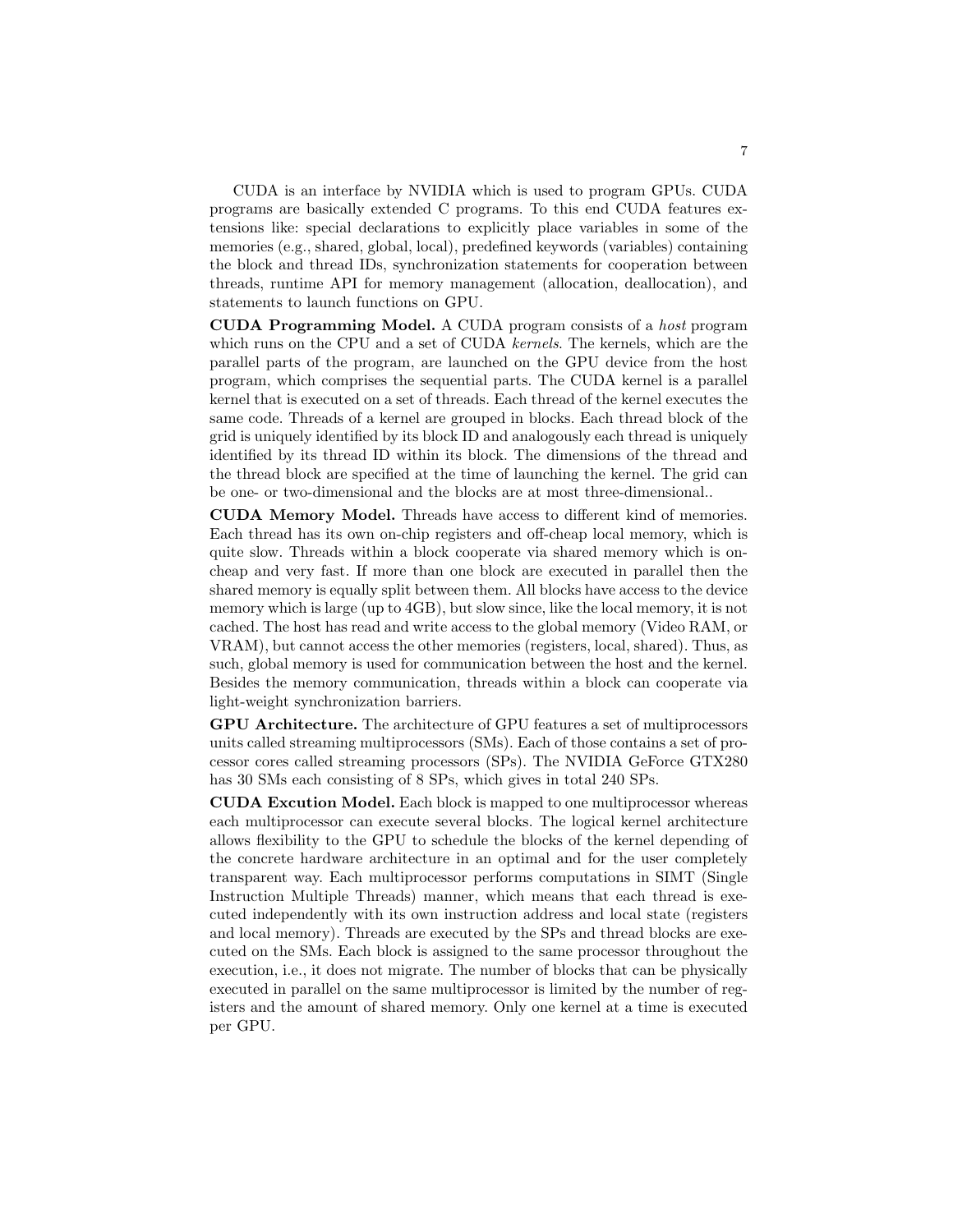GPU Programming Challenges. To fully exploit the computational power of the GPUs some significant challenges will have to be addressed.

The main performance bottleneck is usually the relatively slow communication (compared to the enormous peak computational power) with the off-chip device memory. To fully exploit the capacity of the GPU parallelism this memory latency must be minimized. Further, it is recommended to avoid synchronization between thread blocks. The inter-thread communication within a block is cheap via the fast shared memory, but the accesses to the global and local memories are more than hundred times slower.

Another way to maximize the parallelism is by optimizing the thread mapping. Unlike the CPU threads, the GPU threads are very light-weight with negligible overhead of creation and switching. This allows GPUs to use thousands of threads whereas multi-core CPUs use only a few. Usually more threads and blocks are created than the number of SPs and SMs, respectively, which allows GPU to maximally use the capacity via smart scheduling - while some threads/blocks are waiting for data, the others which have their data ready are assigned for execution. Thread mapping is coupled with the memory optimization in the sense that threads that access physically close memory locations should be grouped together.

# 4 Matrix-Vector Multiplication on GPU

To speed up the algorithms we replace the sequential matrix-vector multiplication algorithm with a parallel one, which is adapted to run on GPU. In this section we describe our parallel algorithms which are derived from the Jacobi algorithm for matrix-vector multiplication. This algorithm was used for both bounded and unbounded until, i.e., also for solving systems of linear equations.

Jacobi Iterations. As mentioned in Section 2 for model checking DTMCs, Jacobi iteration method is one option to solve the set of linear equations we have derived for until (U). Each iteration in the Jacobi algorithm involves a matrixvector multiplication. Let  $n$  be the size of the state space, which determines the dimension  $n \times n$  of the matrix to be iterated.

The formula of Jacobi for solving  $Ax = b$  iteratively for an  $n \times n$  matrix  $A = (a_{ij})_{0 \le i,j \le n-1}$  and a current vector  $x^k$  is

$$
x_i^{k+1} = 1/a_{ii} \cdot \left(b_i - \sum_{j \neq i} a_{ij} x_i^k\right), \text{ for } i \in \{0, \dots, n-1\}.
$$

For better readability (and faster implementation), we may extract the diagonal elements and invert them prior to applying the formula. Setting  $D_i = 1/a_{ii}$ ,  $i \in \{0, \ldots, n-1\}$  then yields

$$
x_i^{k+1} = D_i \cdot \left(b_i - \sum_{j \neq i} a_{ij} x_i^k\right), \text{ for } i \in \{0, ..., n-1\}.
$$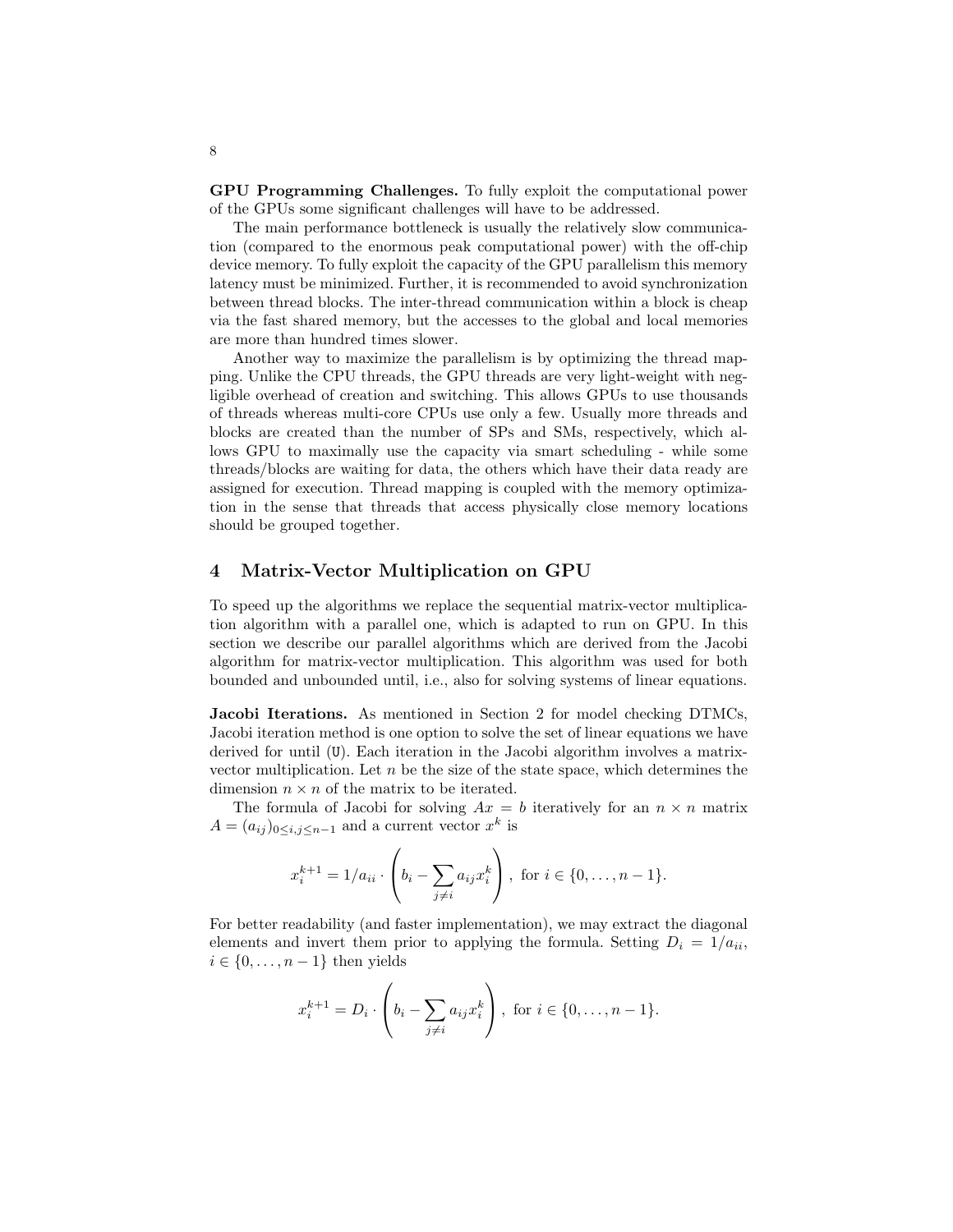The sufficient condition for Jacobi iteration to converge is that the magnitude of the largest eigenvalue (spectral radius) of matrix  $D^{-1}(A-D)$  is bounded by value 1. Fortunately, the Perron–Frobenius theorem asserts that the largest eigenvalue of a (strictly positive) stochastic matrix is equal to 1 and all other eigenvalues are smaller than 1, so that  $\lim_{k\to\infty} A^k$  exists. In the worst case, the number of iterations can be exponential in the size of the state space but in practice the number of iteration k until conversion to some sufficiently small  $\epsilon$  according to a termination criteria, like  $\max_i |x_i^k - x_i^{k+1}| < \epsilon$ , is often moderate [34].

**Sparse Matrix Representation.** The size of the matrix is  $\Theta(n^2)$ , but for sparse models that usually appear in practice it can be compressed. Such matrix compaction is a standard technique used for probabilistic model checking and to this end special structures are used. In the algorithms that we present in the sequel we assume the so called modified compressed sparse row/column format [11]. We illustrate this format on the sparse transition probability matrix P given below:

| row        |     |     |     |      |      |     |      |      |     |     |          |
|------------|-----|-----|-----|------|------|-----|------|------|-----|-----|----------|
| col        |     |     |     |      |      |     |      |      |     |     |          |
| $non-zero$ | ∪.∠ | 0.7 | U.I | 0.01 | 0.99 | 0.3 | 0.58 | 0.12 | 1.0 | U.5 | ٠<br>U.5 |

The above matrix contains only the non-zero elements of P. The arrays labeled row, col, and non-zero contain the row and column indices, and the values of the non-zero elements, respectively. More formally, for all  $r$  of the index range of the arrays, non-zero<sub>r</sub> =  $\mathbf{P}(row_r, col_r)$ . Obviously, this is already an optimized format compared to the standard full matrix representation. Still, one can save even more space as shown in the table below, which is, in fact, the above mentioned modified compressed sparse row/column format :

| rsize      |     |             |     |      |      |     |      |      |     |     |
|------------|-----|-------------|-----|------|------|-----|------|------|-----|-----|
| col        |     |             |     |      |      |     |      |      |     |     |
| $non-zero$ | ∪.∠ | $U_{\rm t}$ | U.I | 0.01 | 0.99 | 0.3 | 0.58 | 0.12 | U.5 | 0.5 |

The difference with the previous representation is only in the top array rsize. Instead of the row indices, this array contains the row sizes, i.e.,  $rsize_i$  contains the number of non-zero elements in row  $i$  of  $P$ . To extract row  $i$  of the original matrix  $P$ , we take the elements

 $\mathit{non-zero}_{rstart_i}, \mathit{non-zero}_{rstart_i+1}, \ldots, \mathit{non-zero}_{rstart_i+rsize_i-1}$ 

where  $rstart_i = \sum_{k=0}^{i-1} rsize_k$ .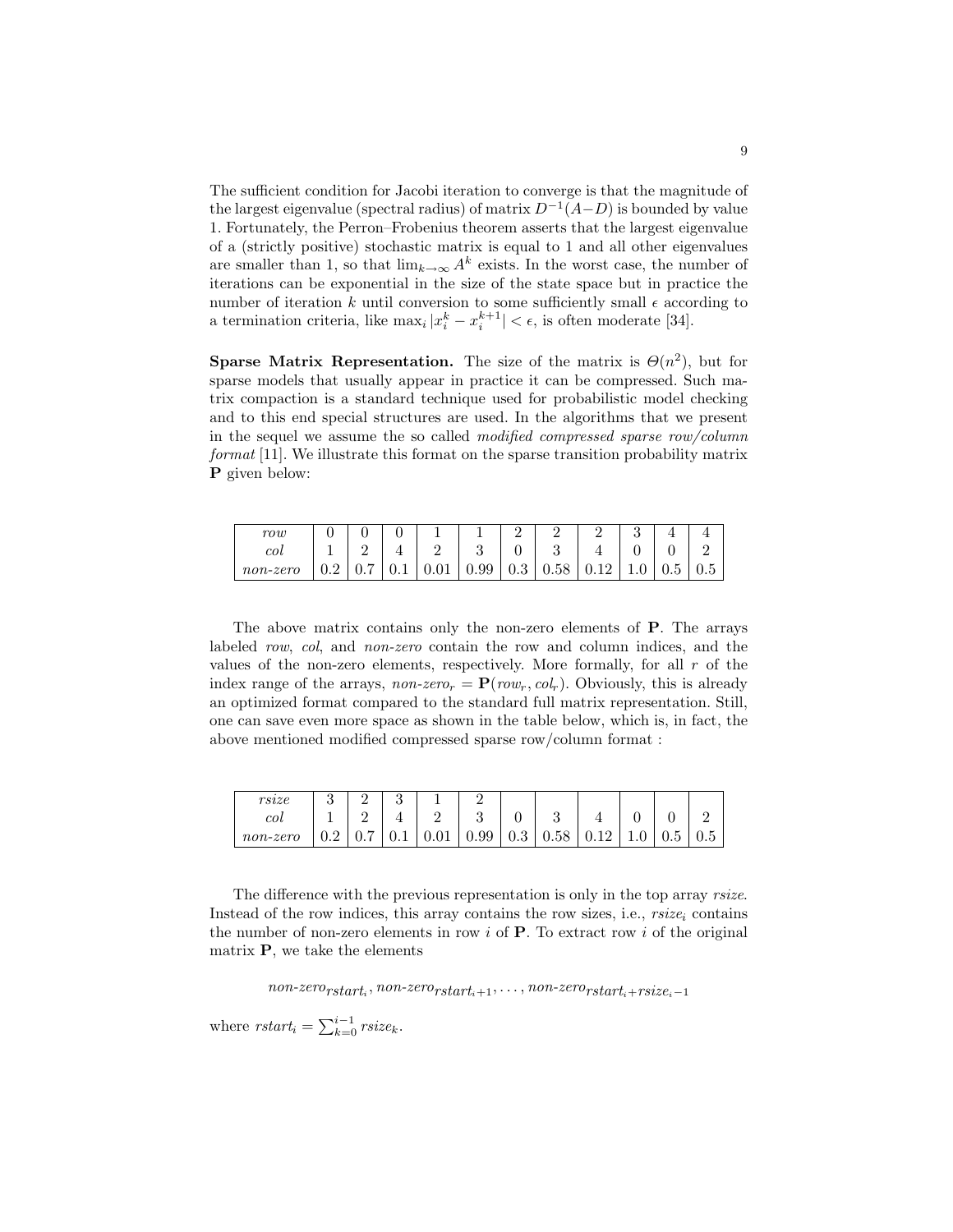Algorithm 1 Jacobi iteration with row compression, as implemented in PRISM.

1:  $k := 0$ 2: Terminate :=  $false$ 3: while (not *Terminate* and  $k < \max_k$ ) do 4:  $h := 0$ ; 5: for all  $i := 0 \dots n$  do 6:  $d := b_i;$ 7:  $l := h$ : 8:  $h := l + \text{rsize}_i - 1;$ 9: for all  $j = l \dots h$  do 10:  $d = d - \left( non-zero_j \cdot x_{col_j}^k \right);$ 11:  $d := d \cdot D_i;$  $12:$  $i^{k+1} := d;$ 13:  $Terminate := true$ 14: for all  $i := 0 \dots n$  do 15: **if**  $|x_i^{k+1} - x_i^k| > \epsilon$  then 16:  $Terminate := false$ 17:  $k := k + 1;$ 

Algorithm Implementation. The pseudo code of the sequential Jacobi algorithm that implements the aforementioned recurrent formula and which uses the compression given above is shown in Algorithm 1.

The iterations are repeated until a satisfactory precision is achieved or the maximal number of iterations  $\max_k$  is overstepped. In lines 6–8 (an element of) vector  $b$  is copied into the auxiliary variable  $d$  and the lower and upper bounds for the indices of the elements in array *non-zero* that correspond to row i are computed. In the for loop the product of row  $i$  and the result of the previous iteration, vector  $x^k$ , is computed. The new result is recorded in variable  $x^{k+1}$ .

Note that, since we are not interested in the intermediate results, only two vectors are needed: one, x, to store  $x^k$ , and another, x', that corresponds to  $x^{k+1}$ , the result of the current iteration. After each iteration the contents of x and  $x'$  are swapped, to reflect the status of  $x'$ , which becomes the result of the previous iteration. We will use this observation to save space in the parallel implementation of the algorithm given below.

In lines 13–16 the termination condition is computed, i.e., it is checked if sufficient precision is achieved. We assume that vector  $x$  is initialized appropriately before the algorithm is started.

Due to the fact that the iterations have to be performed sequentially the matrix-vector multiplication is the part to be distributed. As a feature of the algorithm (that contributed most to the speedup) the comparison of the two solution vectors,  $x$  and  $x'$  in this case, is done in parallel. The GPU version of the Jacobi algorithm is given in Algorithms 2 and 3.

Algorithm 2, running on the CPU, copies vectors non-zero and col from the matrix representation, together with vectors x and b, and constants  $\epsilon$  and n, to the global memory (VRAM) and allocates space for the vector  $x'$ . Having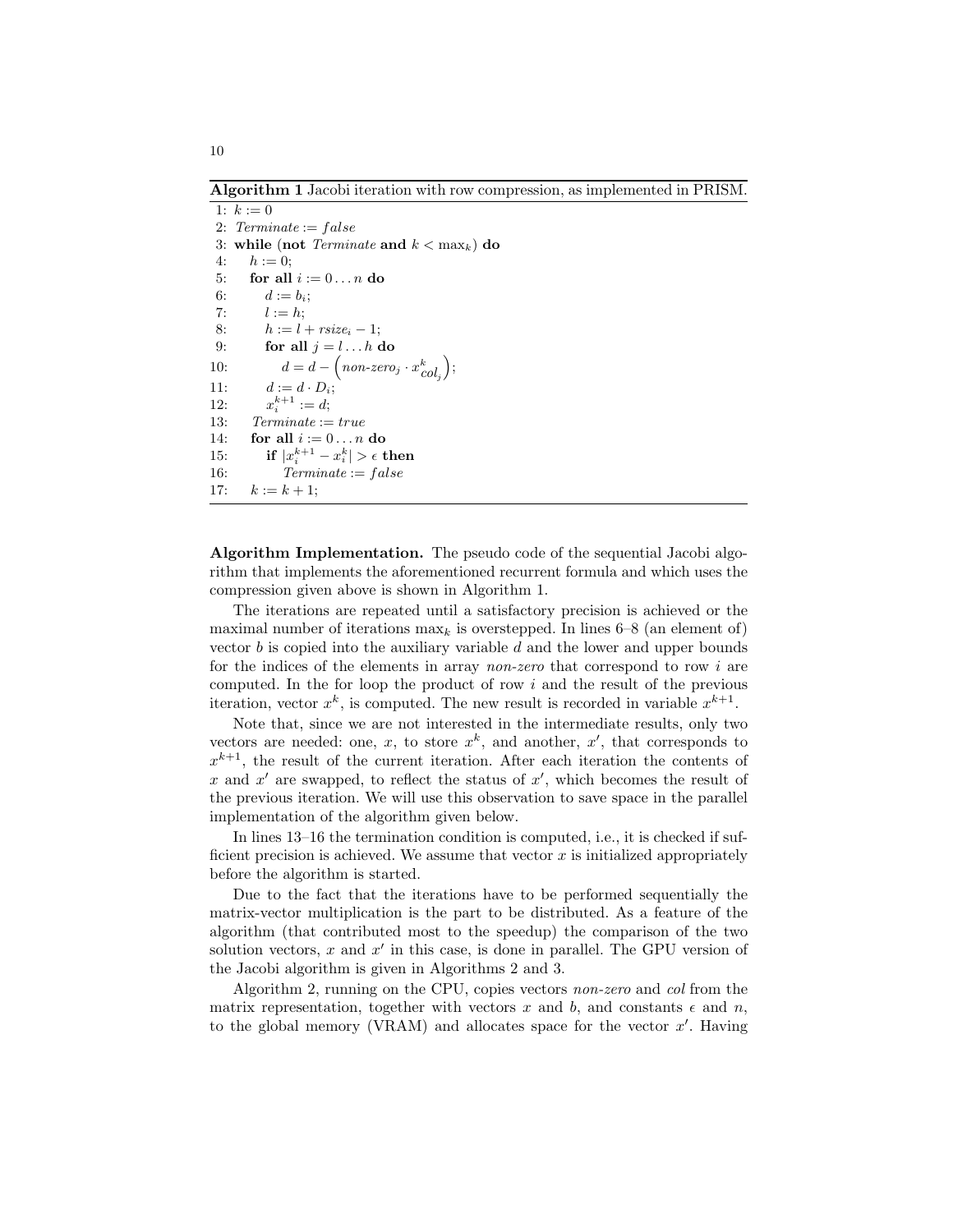Algorithm 2 JacobiCPU: CPU part of the Jacobi iteration, for unbounded until computation.

1: allocate global memory for x'

2: allocate global memory for col, non-zero, b, x,  $\epsilon$ , n and copy them

3: allocate global memory for TerminateGPU to be shared between blocks

4:  $rstart_0 := 0$ ; 5: for  $i = 1 ... |raise| + 1 \textbf{d}$ 6:  $rstart_i := rstart_{i-1} + rsize_{i-1};$ 7: allocate global memory for rstartGPU and copy rstart to rstartGPU 8:  $k := 0$ 

9: Terminate :=  $false$ 

10: while (not *Terminate* and  $k < \max_k$ ) do

- 11: <<<n/BlockSize+1,BlockSize>>>JacobiKernel();
- 12: copy TerminateGPU to Terminate;

13:  $Swap(x,x')$ 

14:  $k = k + 1$ ;

15: copy  $x'$  to RAM;

done this, space for the Terminate variable is allocated in the VRAM. Variable rstart defines the starting point of a row in the matrix array. The conversion from rsize to rstart is needed to let each thread find the starting point of a row immediately. (In fact, implicitely we use a new matrix representatin where rsize is replaced with rstart.) Array rstart is copied to the global memory variable rstartGPU. To specify the number of blocks and the size of a block CUDA supports additional parameters in front of the kernel  $\langle \langle \langle \rangle \rangle$  number of blocks, block size  $\gg$ ). Here the grid is defined with  $n/BlockSize + 1$  blocks<sup>2</sup>, and a fixed BlockSize. After the multiplication and comparison step on the GPU the Terminate variable is copied back and checked. This copy statement serves also as a synchronization barrier, since the CPU program waits until all the threads of the GPU kernel have terminated before copying the variable from the GPU global memory. If another iteration is needed x and  $x'$  are swapped<sup>3</sup>. After all iterations the result is copied back from global memory to RAM.

JacobiKernel shown in Algorithm 3 is the so-called kernel that operates on the GPU. Local variables  $d, l, h, i$  and j are located in the local registers and they are not shared between threads. The other variables reside in the global memory. The result is first computed in  $d$  (locally in each thread) and then written to the global memory (line 11). This approach minimizes the access to the global memory from threads. At invocation time each thread computes the row i of the matrix that it will handle. This is feasible because each thread knows its ThreadId, and the BlockId of its block. Note that the size of the block  $(BlockSize)$  is also available to each thread. Based on value i only one thread (the first one in the first block) sets the variable  $TerminateGPU$  to true. Recall,

<sup>&</sup>lt;sup>2</sup> If BlockSize is a divisor of n threads in the last block execute only the first line of the kernel.

<sup>3</sup> Since C operates on pointers, only these are swapped in this step.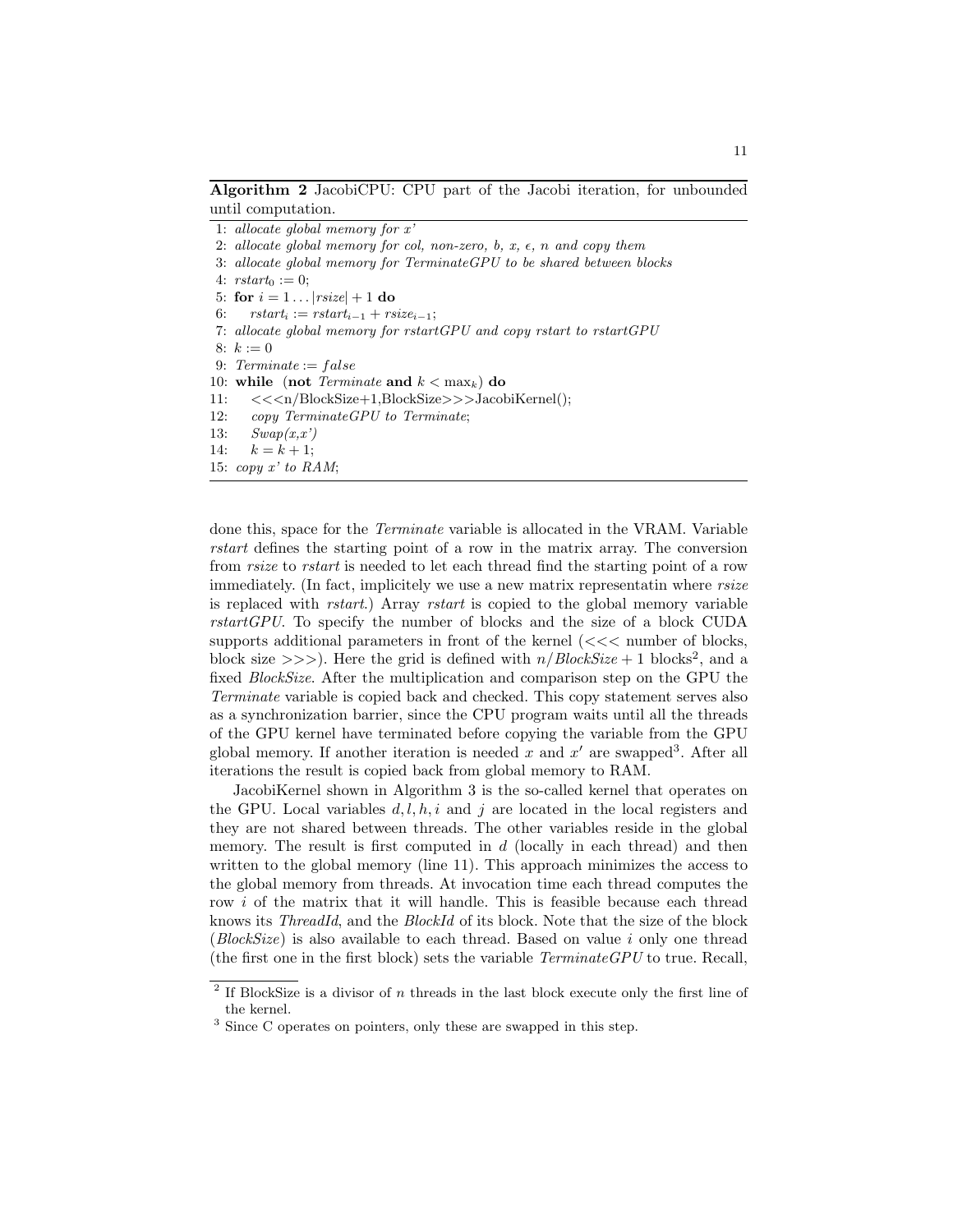Algorithm 3 JacobiKernel: Jacobi iteration with row compression on the GPU.

1:  $i := BlockId \cdot BlockSize + ThreadId;$ 2: if  $(i = 0)$  then 3:  $TerminateGPU := true;$ 4: if  $(i < n)$  then 5:  $d := b_i;$ 6:  $l := \text{rstart} GPU_i;$ 7:  $h := \text{rstart} GPU_{i+1} - 1;$ 8: for all  $j = l \dots h$  do 9:  $d := d - non-zero_j \cdot x_{col_j};$ 10:  $d := d \cdot D_i;$  $11:$  $i' := d;$ 12: if  $|x_i - x'_i| > \epsilon$  then 13:  $TerminateGPU := false$ 

this variable is located in the global memory, and it is shared between all threads in all blocks. Now, each thread reads three values from the global memory (line 5 to 7), here we profit from coalescing done by the GPU memory controller. It is able to detect neighboring VRAM access and combine it. This means, if thread i accesses 2 bytes at  $b_i$  and thread  $i + 1$  accesses 2 bytes at  $b_{i+1}$  the controller fetches 4 bytes at  $b_i$  and divides the data to serve each thread its chunk. In each iteration of the for loop an elementary multiplication is done. Due to the compressed matrix representation a double indirect access is needed here. As in the original algorithm the result is multiplied with the diagonal value  $D_i$ and stored in the new solution vector  $x'$ . Finally, each thread checks if another iteration is needed and consequently sets the variable TerminateGPU to false. Concurrent writes are resolved by the GPU memory controller.

The implementation in Algorithm 2 matches the one for bounded-until  $(U^{\leq k})$ , except that bounded-until has a fixed upper bound on the number of iterations, while for until a termination criterion applies.

#### 5 Experiments

All experiments were done on a PC with an AMD Athlon(tm) 64 X2 Dual Core Processor 3800+ with 4 GB of RAM; the operating system is 64-bit SUSE 11 with CUDA 2.1 SDK and the NVIDIA driver version 177.13. This system includes a MSI N280GTX T20G graphic card with 1 GB global memory plugged into an ExpressPCI slot. The GTX200 chip on this card contains 10 texture processing clusters (TPC). Each TPC consists of 3 streaming multiprocessors (SM) and each SM includes 8 streaming processors (SPs) and 1 double precision unit. In total, it has 240 SPs executing the threads in parallel. Maximum block size for this GPU is 512. Given a grid, the TPCs divide the blocks on its SMs, and each SM controls at most 1024 threads, which are run on the 8 SPs.

We verified three protocols, herman, cluster, and tandem, shipped with the source of PRISM. The protocols were chosen due to their scalability and the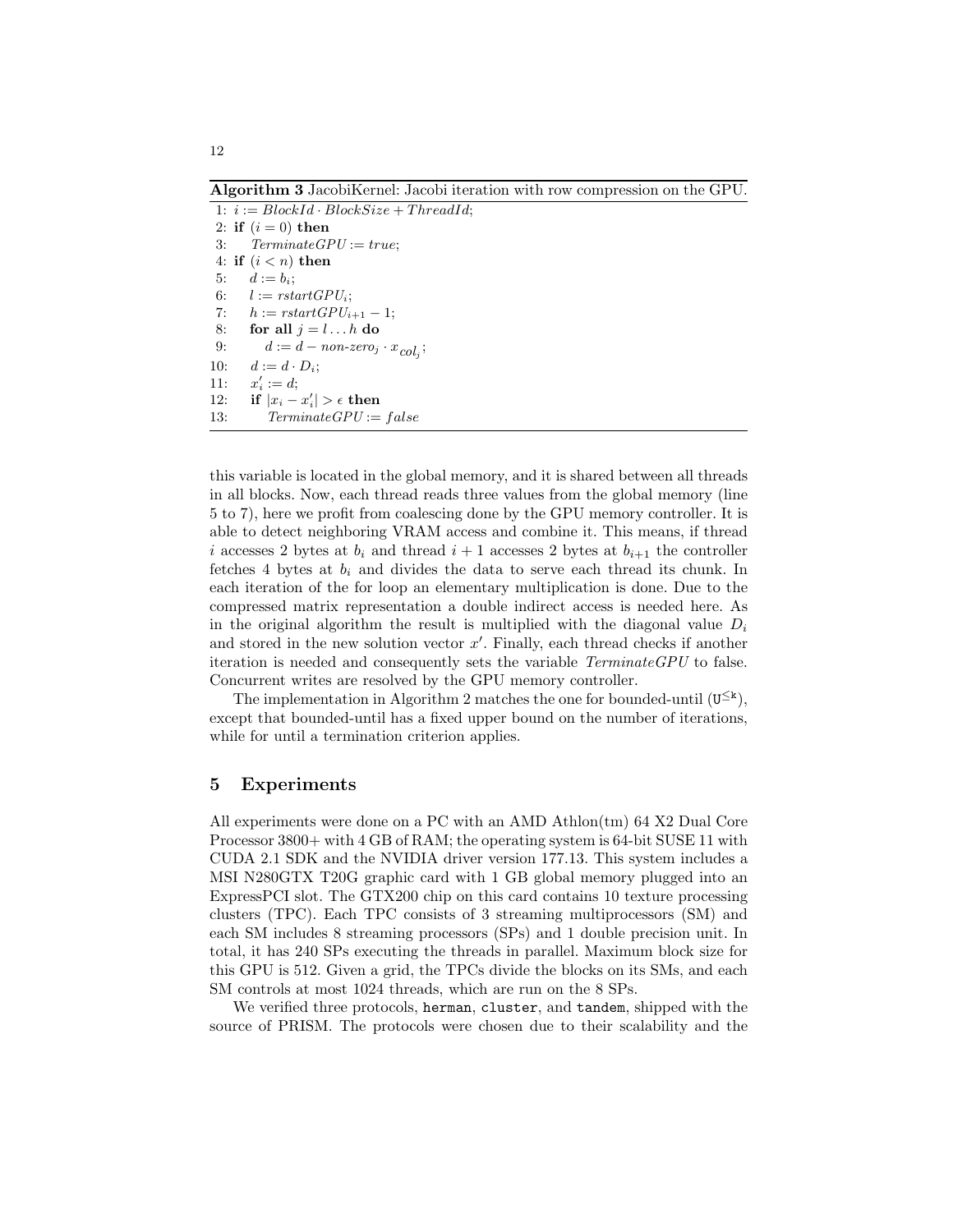possibility to verify its properties by solving a linear function with the Jacobi method. Different protocols show different speedups achieved by the GPU, because the Jacobi iterations are only a part of the model checking algorithms, while the results show the time for the complete run.

In all tables of this section  $n$  denotes the number of rows (columns) of the matrix, "iterations" denotes the number of iterations of the Jacobi method, "seq. time" and "par. time" denote the runtimes of the standard (sequential) version of PRISM and our parallel implementation extension of the tool, respectively. All times are given in seconds. The speedup is computed as the quotient between the sequential and parallel runtimes.

The first protocol called herman is the Herman's self-stabilizing algorithm [22]. The protocol operates synchronously on an oriented ring topology, i.e., the communication is unidirectional. The number in the file name denotes the number of processes in the ring, which must be odd. The underlying model is a DTMC. We verified the PCTL property 3 from the property file herman.pctl (R=? [ F "stable" {"k\_tokens"}{max} ]). Table 1 shows the results of the verification. Even though the number of iterations is rather small compared to the other models, the GPU achieves a speedup factor of approx. 1.5. Since everything beyond multiplication of the matrix and vector is done on the CPU, we have not expected a larger speedup. Unfortunately, it is not possible to scale up this model, due to the memory consumption being too high; the next possible instance (herman19.pm) consumes more then 1 GB.

Table 1. Results for the herman protocol.

| instance                |        | iterations seq. time par. time speedup |         |         |      |
|-------------------------|--------|----------------------------------------|---------|---------|------|
| $herman15.$ pm          | 32.768 | 245                                    | 22.430  | 21.495  | 1.04 |
| herman17.pm   $131,072$ |        | 308                                    | 304.108 | 206.174 | 1.48 |

The second case study is cluster [21] which models communication within a cluster of workstations. The system comprises two sub-clusters with  $N$  workstations in each of them, connected in a star topology. The switches connecting each sub-cluster are joined by a central backbone. All components can break down and there is a single repair unit to service all components. The underlying model is CTMC and the checked CSL property is property 1 from the corresponding property file (S=? [ "premium" ]). Fig. 1 shows that GPU performs significantly better, Table 2 contains some exact numbers for chosen instances. The largest speedup reaches a factor of more then 9. Even for smaller instances, the GPU exceeds factor 3. In this case study a sparser matrix was generated, which in turn needed more iterations to converge then the herman protocol. In the largest instance  $(N = 572)$  checked by the GPU, PRISM generates a matrix with 11,810,676 lines and iterates this matrix 28,437 times. It was even necessary to increase the maximum number of iterations, set by default to 10,000, to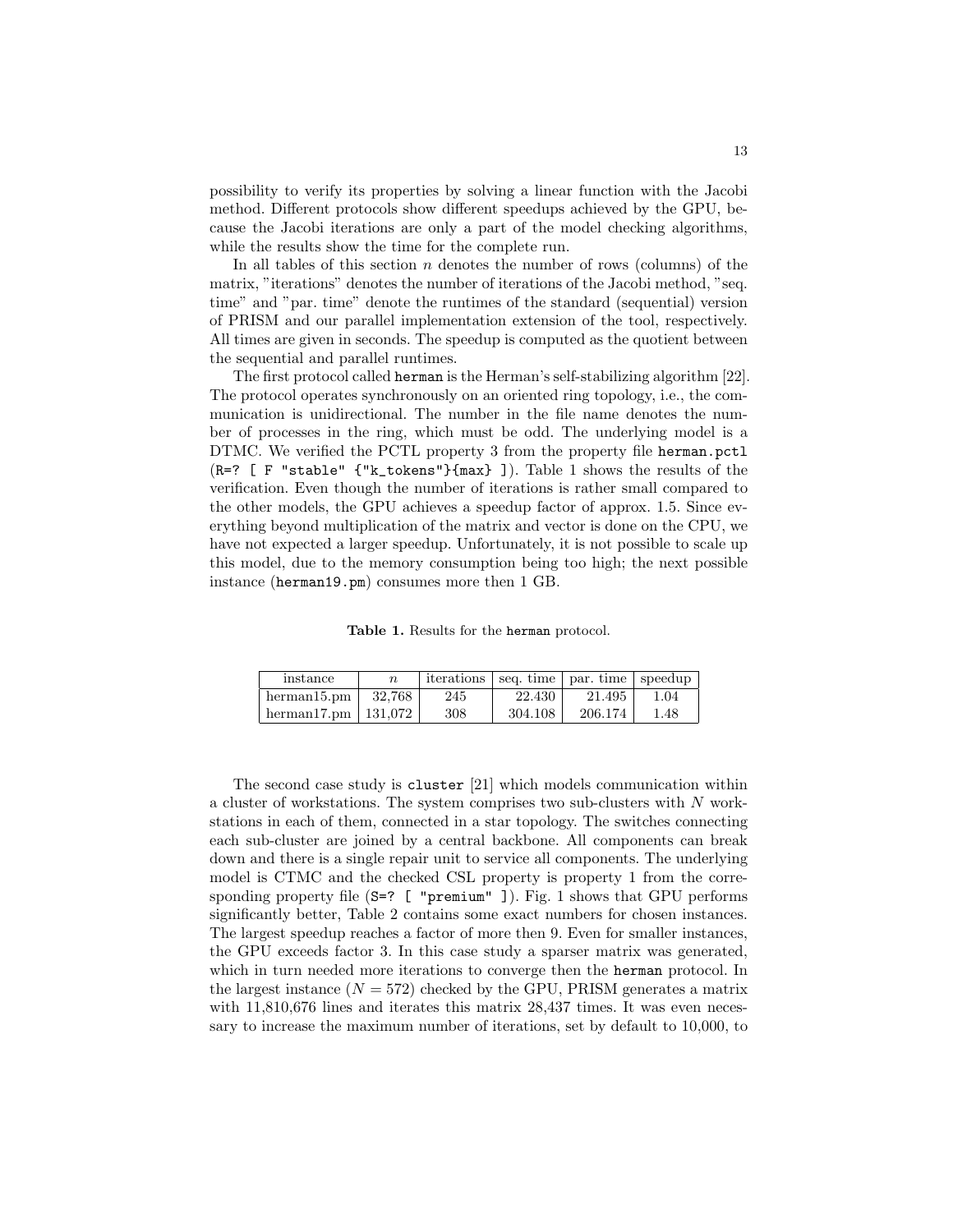obtain a solution. In this protocol, as well as in the next one, for large matrices we observed a slight deterioration of the performance of the GPU implementation for which, for the time being, we could not find a clear explanation. One plausible hypothesis would be that after some threshold number of threads GPU cannot profit any more from smart scheduling to hide the memory latencies.



Fig. 1. Verification times for several instances of the cluster protocol. The x-axis shows the value of the parameter  $N$ . Speedup is computed as described in the text as a quotient between the runtime of standard PRISM and the runtime of our GPU extension of the tool.

The third case study tandem is based on a simple tandem queueing network [HMKS99]. The model is represented as a CTMC which consists of a  $M/Cox(2)/1$ -queue sequentially composed with a  $M/M/1$ -queue. We use c to denote the capacity of the queues. We verified property 1 from the corresponding CSL property file  $(R=? \ S]$ ). Constant T was set to 1 for all experiments and parameter  $c$  was scaled as shown in Table 3. In this protocol the best speedup was recorded. For the best instance  $(c = 2047)$  PRISM generates a matrix with 8,386,560 rows, which is iterated 24,141 times. For this operation standard PRISM needs 9, 672 seconds while our parallel implementation only needs 516 seconds, scoring a maximal speedup of a factor 18.7.

As mentioned above, 8 SPs share one double precision unit, but each SP has an own single precision unit. Hence, our hypothesis was that reducing the precision from single to double should bring a significant speedup. The code of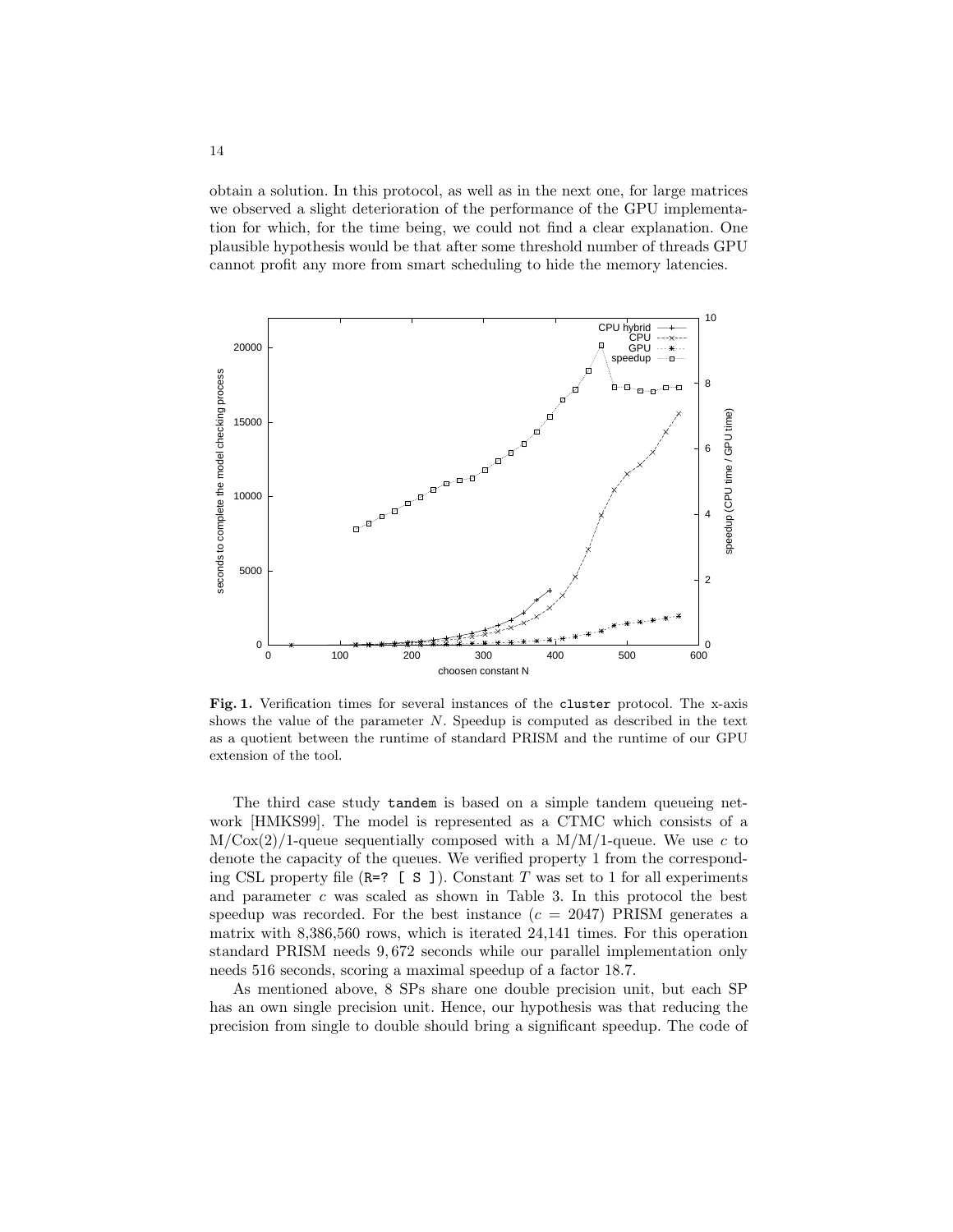Table 2. Results for the cluster protocol. Parameter N is used to scale the protocol. The global memory usage (denoted as GPU mem) is in MB.

| N   | $\boldsymbol{n}$ | iterations | seq. time  | par. time | <b>GPU</b> mem speedup |      |
|-----|------------------|------------|------------|-----------|------------------------|------|
| 122 | 542,676          | 1,077      | 31.469     | 8.855     | 21                     | 3.55 |
| 230 | 1,917,300        | 2,724      | 260.440    | 54.817    | 76                     | 4.75 |
| 320 | 3,704,340        | 5,107      | 931.515    | 165.179   | 146                    | 5.63 |
| 410 | 6,074,580        | 11,488     | 3,339.307  | 445.297   | 240                    | 7.49 |
| 446 | 7,185,972        | 18,907     | 6,440.959  | 767.835   | 284                    | 8.38 |
| 464 | 7,776,660        | 23,932     | 8,739.750  | 952.817   | 308                    | 9.17 |
| 500 | 9,028,020        | 28,123     | 11,516.716 | 1,458.609 | 694                    | 7.89 |
| 572 | 11,810,676       | 28,437     | 15,576.977 | 1,976.576 | 908                    | 7.88 |

Table 3. Results from the verification of the tandem protocol. The constant  $c$  is used to scale the protocol. Global memory usage, shown as GPU mem, is given in MB (o.o.m denotes out of global memory)

| C     | $\, n$     | iterations | seq. time  |                  | par. time GPU mem/speedup |      |
|-------|------------|------------|------------|------------------|---------------------------|------|
| 255   | 130,816    | 4.212      | 26.994     | 3.639            | 4                         | 7.4  |
| 511   | 523,776    | 8,498      | 190.266    | 17.807           | 17                        | 10.7 |
| 1,023 | 2,096,128  | 16,326     | 1,360.588  | 103.154          | 71                        | 13.2 |
| 2,047 | 8,386,560  | 24,141     | 9,672.194  | 516.334          | 287                       | 18.7 |
| 3,070 | 18,859,011 | 31,209     | 25,960.397 | 1,502.856        | 647                       | 17.3 |
| 3,588 | 25,758,253 | 34,638     | 33,820.212 | 2,435.415        | 884                       | 13.9 |
| 4,095 | 33,550,336 | 37,931     | 76,311.598 | 0.0 <sub>m</sub> |                           |      |

PRISM was modified to support single precision floats for examining the effect. As can be seen in Fig. 2 the hypothesis was wrong. The time per iteration in double precision mode is nearly the same as the single precision mode. The graph clearly shows that the GPU is able to hide the latency which occurs when a thread is waiting for the double precision unit by letting the SPs work on other threads. Nevertheless, it is important to note that the GPU with single precision arithmetic was able to verify larger instances of the protocol, given that the floating point numbers consumed less memory.

It should be noted that in all cases studies we also tried the MTBDD and hybrid representations of the models, which are an option in PRISM, but in all cases the runtimes were consistently slower than the ones with the sparse matrix representation, which are shown in the tables.

## 6 Conclusions

In this paper we introduced GPU probabilistic/stochastic model checking as a novel concept. To this end we described a parallel version of Jacobi's method for sparse matrix-vector multiplication, which is the main core of the algorithms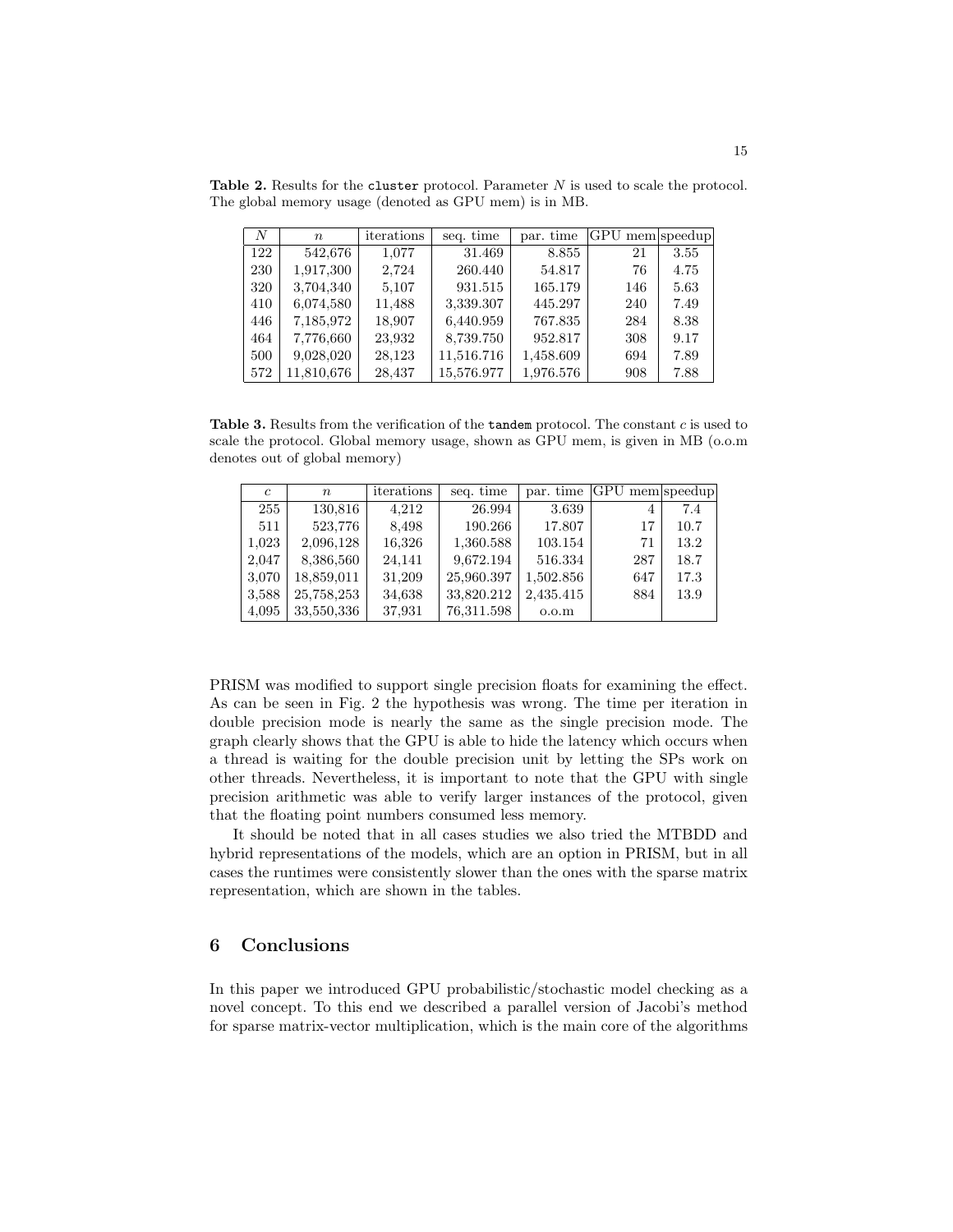

Fig. 2. Time per iteration in the tandem protocol. The CPU is significantly slower then the GPU operating in single or double precision. Reducing the precision has nearly no effect on the speed.

for model checking discrete- and continuous-time Markov chains, i.e., the corresponding logics PCTL and CSL. The algorithm was implemented on top of the probabilistic model checker PRISM. Its efficiency and the advantages of the GPU probabilistic model checking in general were illustrated on several case studies. Speedups of up to 18 times compared to the sequential implementation of PRISM were achieved.

We believe that our work opens a very promising research avenue on GPU model checking in general. To stay relevant for the industry, the area has to keep pace with the new technological trends. "Model checking for masses" gets tremendous opportunities because of the "parallelism for masses". To this end model checking algorithms that are designed for the verification of parallel systems and exploit the full power of the new parallel hardware will be needed.

In the future we intend to experiment with other matrix-vector algorithms for GPUs, as well as with combination of multi-core and/or multi-GPU systems. What is needed for analyzing the time complexity of GPU algorithms is a fine grained theoretical model of its operation.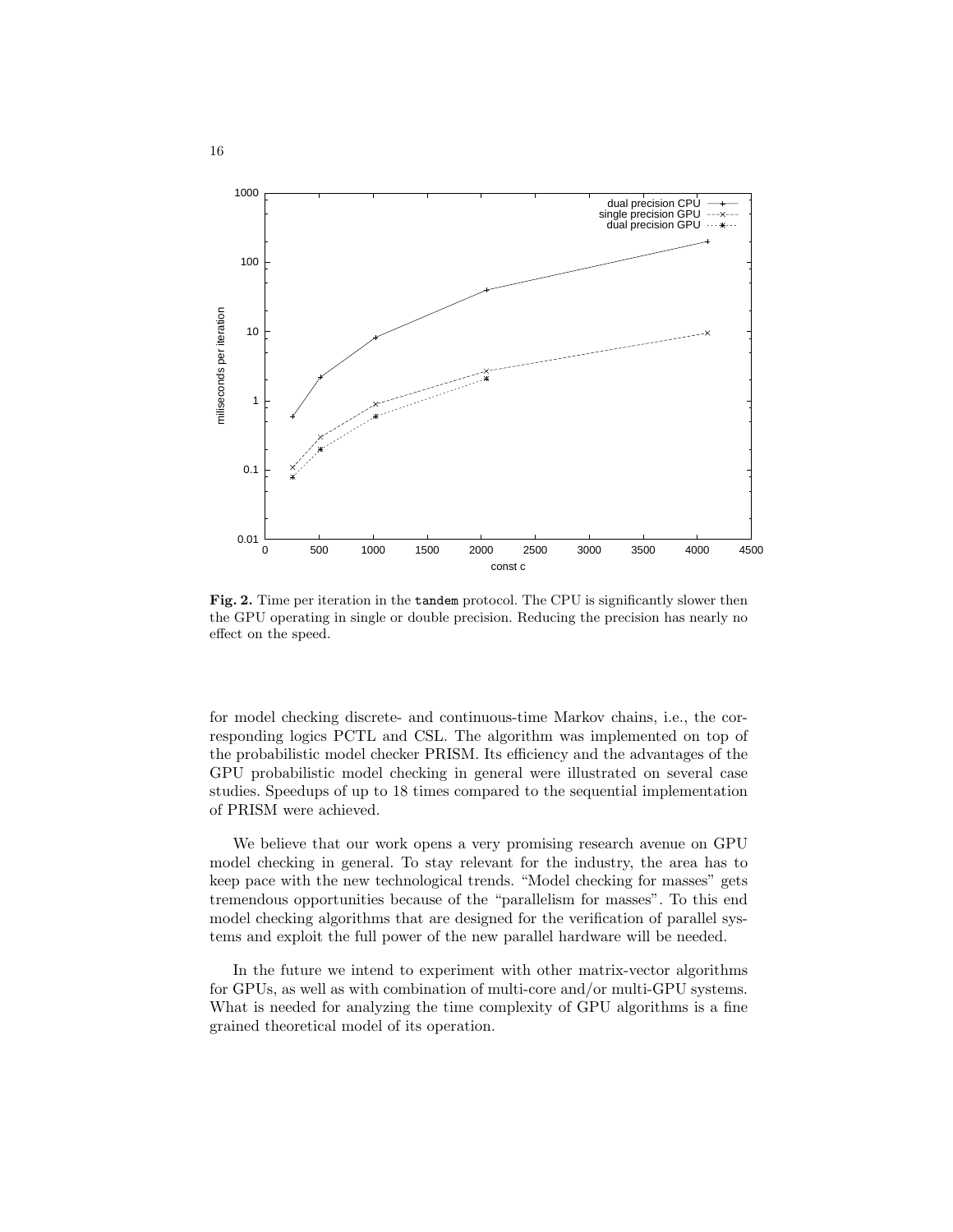#### References

- 1. S.C. Allmaier, M. Kowarschik, G. Horton, State Space Construction and Steadystate Solution of GSPNs on a Shared-Memory Multiprocessor, Proc. 7th Intt. Workshop on Petri Nets and Peformance Models (PNPM'97), pp. 112-121, IEEE Comp. Soc. Press, 1997.
- 2. C. Baier, J.-P. Katoen, Principles of Model Checking, MIT Press, 950 pp, 2008.
- 3. C. Baier, J.-P. Katoen, H. Hermanns, B. Haverkort, Model-Checking Algorithms for Contiuous-Time Markov Chains, IEEE Transactions on Software Engineering, 29(6):524-541, 2003.
- 4. H. Bal, J. Barnat, L. Brim, and K. Verstoep, Efficient Large-Scale Model Checking. IEEE International Parallel & Distributed Processing Symposium (IPDPS). To appear, 2009.
- 5. J. Barnat, L. Brim, P. Ročkai, Scalable Multi-core Model-Checking, Model Checking Software, 14th International SPIN Workshop, SPIN 07 LNCS 4595, pp. 187-203, Springer, 2007.
- 6. J. Barnat, L. Brim, I. Černá, M. Ceska, J. Tumova,  $ProbDivinE-MC: Multi-core$ LTL Model Checker for Probabilistic Systems, International Conference on the Quantitative Evaluaiton of Systems QEST 2008, pp. 77-78, IEEE Compuer Society Press, 2008.
- 7. J. Barnat, L. Brim, and P. Šimeček.  $I/O$  efficient accepting cycle detection. In  $CAV$ , volume 4590 of *LNCS*, pages  $281-293$ . Springer, 2007.
- 8. J. Barnat, L. Brim, J. Stríbrná, *Distributed LTL Model Checking in SPIN*, Proc. of the 8th Intl. Spin Workshop on Model Checking of Software, SPIN 2001, LNCS 2057, pp. 200-216, Springer, 2001.
- 9. J. Barnat, L. Brim, P. Simeček, and M. Weber. Revisiting resistance speeds up I/O-efficient LTL model checking. In TACAS, pages 48–62, 2008.
- 10. M.M. Baskaran, R. Bordawekar, Optimzing Sparse Matrix-Vector Multiplication on GPUs Using Compile-time and Run-time Strategies, IBM Reserach Report, RC24704 (W0812-047), 2008.
- 11. A. Bell, B.R. Haverkort, Distribute Disk-based Algorithms for Model Checking Very Large Markov Chains, Formal Methods in System Design 29:177-196, Springer, 2006.
- 12. G. Ciardo, Distributed and Structured Analysis Approaches to Study Large and Complex Systems, European Educational Forum: School on Formal Methods and Performance Analysis 2000: 344-374, 2000.
- 13. P. Dai, Mausam and D. S. Weld. External Memory Value Iteration. In Proc. of the Twenty-Third AAAI Conf. on Artificial Intelligence (AAAI), pages 898-904, 2008.
- 14. http://www.nvidia.com/object/cuda\_home.html#
- 15. S. Edelkamp, D. Sulewski, Model Checking via Delayed Duplicate Detection on the GPU, Technical Report 821, Universität Dortmund, Fachberich Informatik, ISSN 0933-6192, 2008.
- 16. S. Edelkamp and S. Jabbar. Large-scale directed model checking LTL. In Proc. 13th International SPIN Workshop, LNCS 3925, pp. 1–18, Springer, 2006.
- 17. S. Edelkamp and S. Jabbar and B. Bonet. External Memory Value Iteration. In Proc. 17th Int. Conf. on Automated Planning and Scheduling, pp. 128–135, AAAI Press, 2007.
- 18. S. Edelkamp, P. Sanders, and P. Šimeček. Semi-external LTL model checking. In Proc. 20th Int. Conf. Computer Aided Verification, LNCS 5123, pp. 530–542, Springer, 2008.